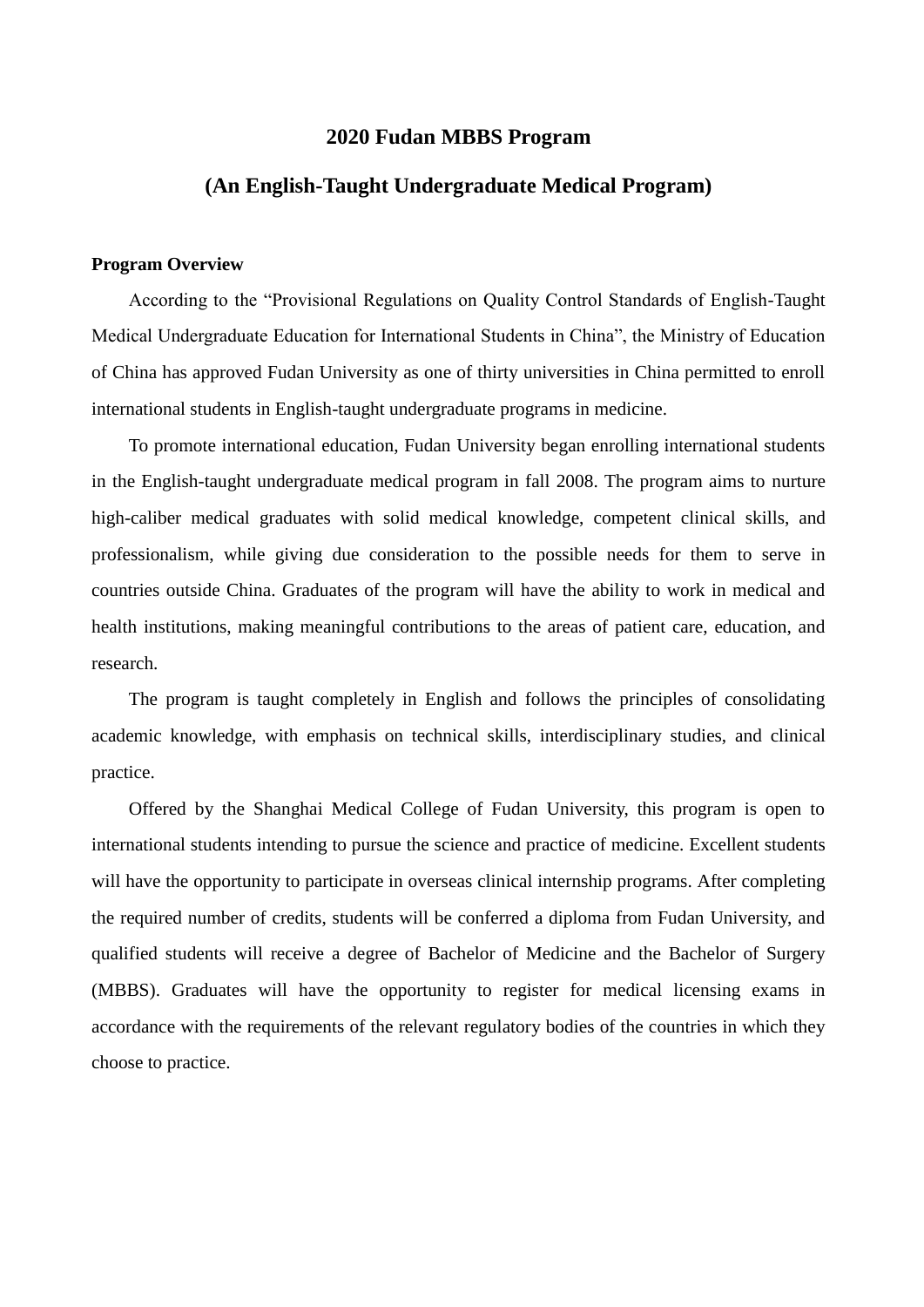# **Curriculum (for reference only)**

| <b>Course Categories</b>         | Courses                            |                            |  |  |
|----------------------------------|------------------------------------|----------------------------|--|--|
| Chinese Culture & Natural        | <b>Brief Introduction to China</b> | Chemistry                  |  |  |
| <b>Science Courses</b>           | <b>Chinese Language</b>            | <b>Biological Sciences</b> |  |  |
|                                  | <b>Medical Chinese</b>             | Computers                  |  |  |
|                                  | Mathematics                        | Organic Chemistry          |  |  |
|                                  | Physics                            |                            |  |  |
| Liberal Arts & Basic Medicine    | Histoembryology                    | Immunology                 |  |  |
| Courses                          | Anatomy                            | Microbiology               |  |  |
|                                  | Cell Biology                       | Parasitology               |  |  |
|                                  | Genetics                           | Pathophysiology            |  |  |
|                                  | Physiology                         | Pathology                  |  |  |
|                                  | Biochemistry and                   | <b>Medical Ethics</b>      |  |  |
|                                  | Molecular Biology                  | Pharmacology               |  |  |
| <b>Clinical Medicine Courses</b> | Diagnostics                        | Psychiatry                 |  |  |
|                                  | Diagnostic Imaging                 | Neurology                  |  |  |
|                                  | Medicine                           | Dermatology                |  |  |
|                                  | Surgery                            | Oncology                   |  |  |
|                                  | Obstetrics and Gynecology          | Ophthalmology              |  |  |
|                                  | Pediatrics                         | Otolaryngology             |  |  |
|                                  | <b>Preventive Medicine</b>         | Stomatology                |  |  |
|                                  | Epidemiology                       | <b>Forensic Medicine</b>   |  |  |
|                                  | <b>Medical Psychology</b>          | <b>Traditional Chinese</b> |  |  |
|                                  |                                    | Medicine                   |  |  |

# **Program Duration**: 6 years

**Students per Cohort**: 50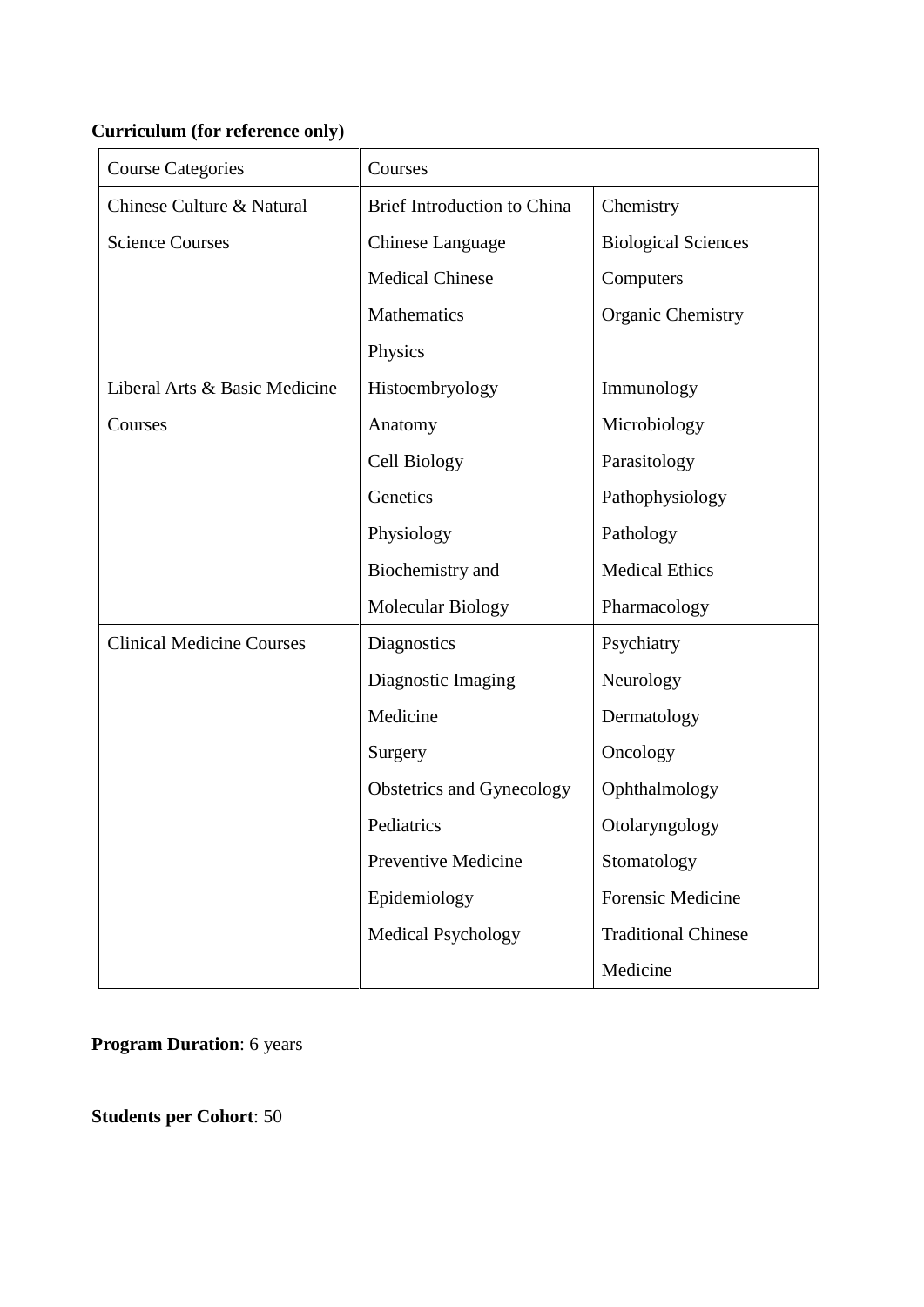#### **Application Requirements:**

High school graduate or above, qualified for university entrance, medically sound foreigners (applicants with color weakness and color blindness are not eligible to apply).

According to the regulations released by Ministry of Education, China, emigrants from mainland China, Hong Kong, Macau, and Taiwan applying as international students must have obtained their current foreign citizenship before April 30, 2016. In addition, the applicant must have lived abroad for at least 2 years during the period between April 30, 2016 and April 30, 2020.

**Application Period**: From November 12, 2019 to December 13, 2019.

**Application Fee**: 800 RMB (online payment, non-refundable)

#### **Application Procedure**:

#### **Step 1. Online Application**

Apply online at http://admission.iso.fudan.edu.cn.

Please finish the online application procedure (choose **self-support→MBBS**), upload the scanned copies of required documents.

**Step 2. Submit online application and pay application fee.** 

## **Step 3. Wait for the university's response on online application.**

Please check the online application and email frequently, correct and complete online application as the university requests.

**Step 4. As online application approved, download and print out the Application Form, send it with other required documents to the university.**

★**The paper application documents should be submitted in person or by others on behalf of the applicant, or submitted by express mail to Mr. Gao Haifeng, Office of Medical Education, Shanghai Medical College (for detailed address, please see Contact below).**

★**The paper application documents must be received by December 31, 2019, otherwise it will be considered as a withdrawal of application**.

Please send the following required paper application documents: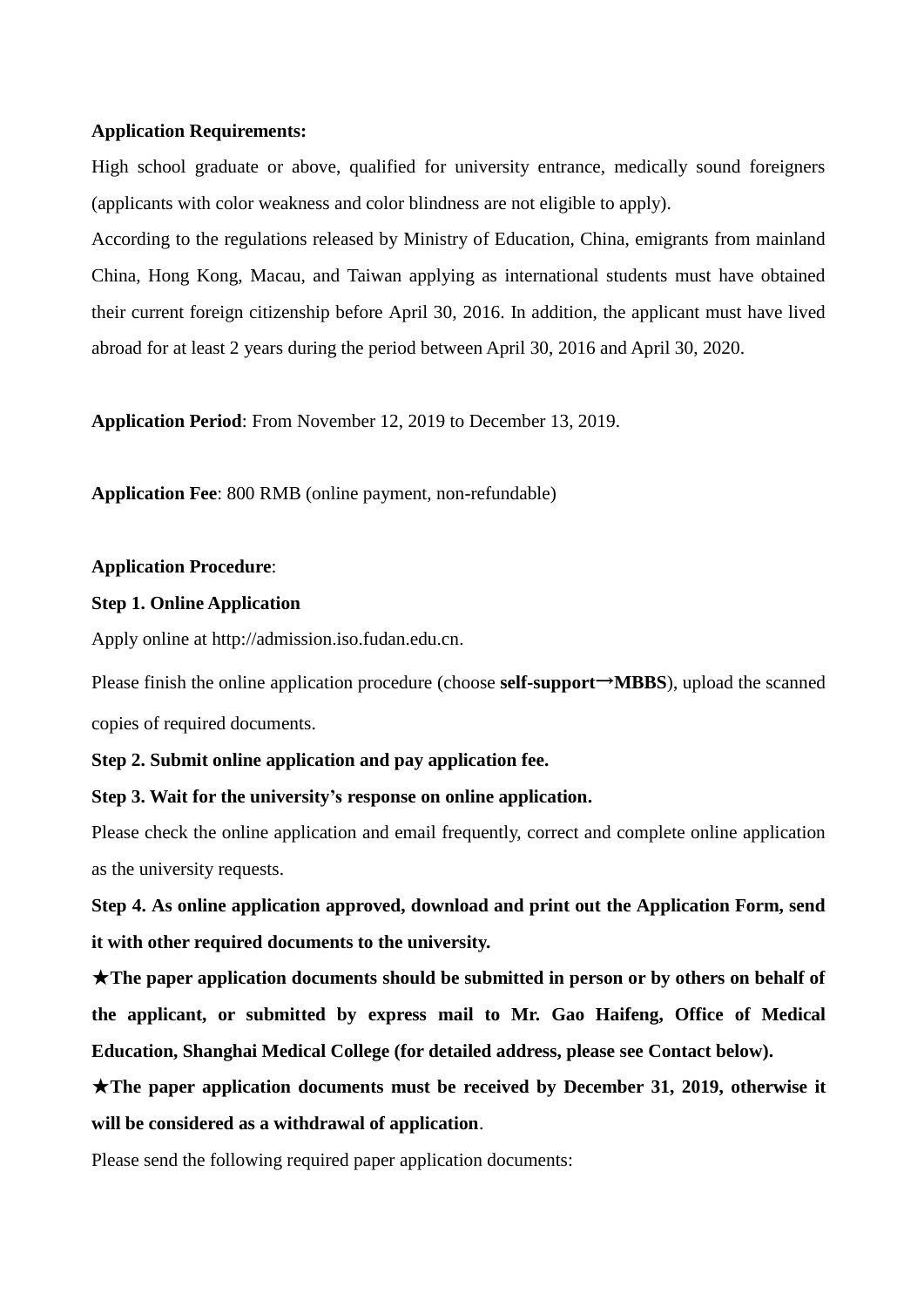1. Application Form in PDF with the applicant's photo and signature. The photo must be a 35mm\*49mm-sized photo with white background.

2. Photocopy of valid passport identification page. Only Ordinary Passport is accepted and the expiry date should be after September 30, 2020. Applicants currently residing in China must include a copy of the page containing a valid visa or residence permit.

3. Diploma of highest degree conferred or proof of impending graduation (for applicants in their final year of study) (Original or notarized copy, with notarized Chinese or English translation, if original not in Chinese or English)

4. Transcripts of highest degree conferred (original or notarized copy, with notarized Chinese or English translation, if original not in Chinese or English)

5. Certified copy of TOEFL (IBT) score of 90 or above or IELTS (Academic) score 6.5 or above, taken within two years prior to application date (only for applicants from non-English speaking countries), students from high school with major courses taught in English may be waivered of TOELF or IELTS requirements.

6. Personal statement, no more than 1500 words in English or Chinese, including but not limited to motivation for application and details on academic skills, community activities, awards received, personal strengths, study plan, and life goals.

7. Two letters of recommendation in Chinese or English from whom can attest to the quality of the applicant's academic performance and scholastic potential. The letters must include referees' phone number and email address.

8. Applicants who are under 18 years old by September 1, 2020, must submit a *Guarantee Statement*, which can be downloaded from the website (https://iso.fudan.edu.cn/isoenglish/, click "Admissions→Undergraduate"). The guarantor should be an adult, living in mainland China with a stable source of income.

9. Emigrants from mainland China, Hong Kong, Macau, or Taiwan must submit proof of naturalization and copy of entry and exit stamps on passports from the past four years or evidence of residing abroad for at least two of the last four years\*.

10. Emigrants who are not from mainland China, Hong Kong, Macau, or Taiwan, but have spent two or more of the last four years\* in mainland China, Hong Kong, Macau, or Taiwan as a resident or student, must submit evidence of being foreign citizens at birth, as well as all the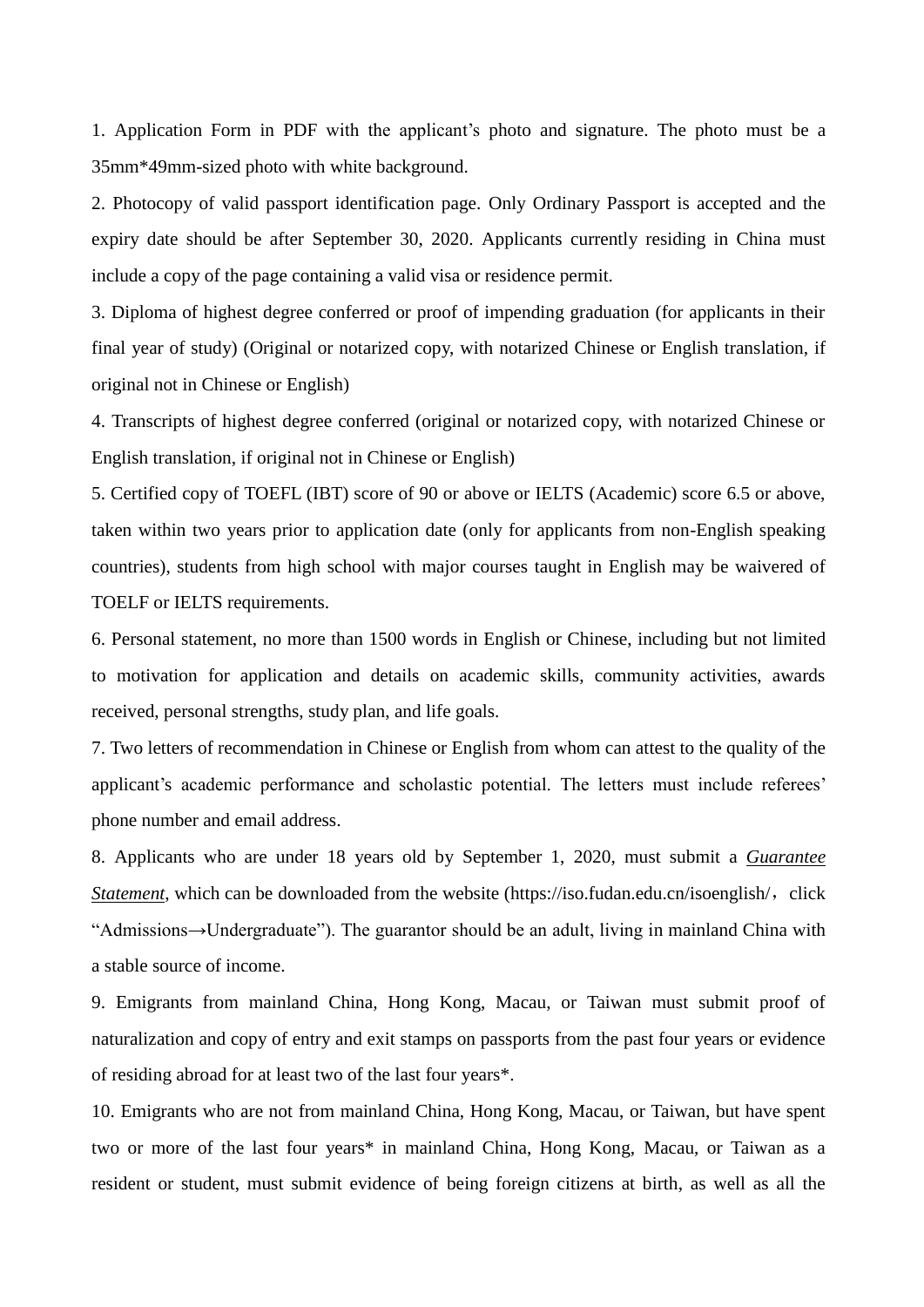copies of visa or residence permit during the stay in China.

11. Applicants may send additional documents which may demonstrate their comprehensive abilities along with the required documents, for example, award certificates, published essays, admission notices from other universities, etc.

\*"Last four years" is defined as the time period between April 30, 2016 and April 30, 2020.

| *Holders of SAT/IB/GCE A-Level/ACT must meet the minimum requirement as following: |  |
|------------------------------------------------------------------------------------|--|
|------------------------------------------------------------------------------------|--|

| <b>SAT</b>                                                 | <b>IB</b>                           | <b>GCE A-level</b> | <b>ACT</b>   |
|------------------------------------------------------------|-------------------------------------|--------------------|--------------|
| $(1)$ SAT: Total score $\geq 1220$ ;                       | IB Diploma is required,             |                    |              |
| $(2)$ SAT II: Minimum 3 courses: $(1)$                     | with 3 HL courses and 3             | Minimum 3          |              |
| Maths $II \ge 600$ ; ② The other two SL courses, including |                                     | A-Level            |              |
| courses should be relevant to the                          | Physics, Chemistry<br><sub>or</sub> | courses, with      | $ACT \ge 25$ |
| (Physics,<br>medicine<br>- of<br>major                     | Biology;<br>Maths HL is a           | Maths $\geq B$ ,   |              |
|                                                            |                                     | Physics $\geq C$ , |              |
| Chemistry or Biology), both scores $\geq$                  | must, with total score $\geq$       | Chemistry $\geq$ C |              |
| 600                                                        | 32                                  |                    |              |

\*Early application is strongly suggested.

\* Additional application documents may be required when necessary.

\*Application documents will not be returned.

### **Interview:**

1. Date: March 28, 2020 (Saturday)

After examining the applicants' documents, the university will inform the qualified applicants of the exact time for interview. Applicants living in Shanghai will have a face-to-face interview while other applicants will be interviewed via internet.

2. Interview Admission Ticket

From March 25 , 2020, applicants can print an Interview Admission Ticket on http://admission.iso.fudan.edu.cn. **This ticket and passport are required to be presented for interview.**

Applicants who are being interviewed in person must enter Mainland China with valid passports and visa, residence permit or foreign permanent resident ID card, otherwise the eligibility for interview will be forfeited.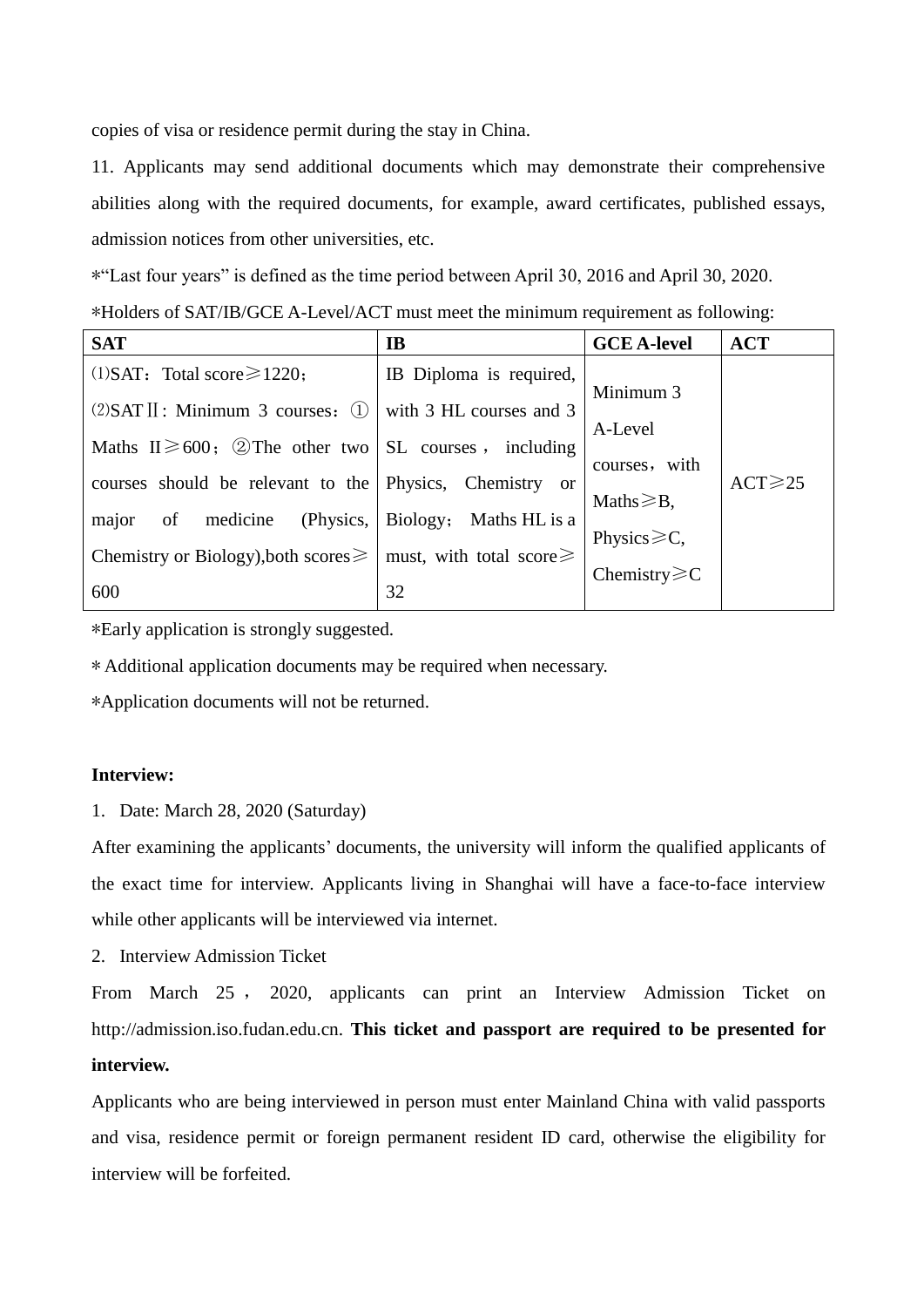## **Admission:**

Qualified students will be selected according to the results based on the interview and application documents.

Pre-admission results will be published on the International Student Office website in late April 2020, and the tuition fee needs to be paid in advance.

The formal admission notices will be sent in late May.

\*The change of major is not allowed during the study period.

**Time of Enrollment:** September 2020 (for specific times, please refer to Admission Notice)

**Tuition**: 75,000 RMB/year (exact amount of tuition fees will be announced upon enrollment)

### **Means of Oversight:**

The undergraduate admission process shall be open, the selection process shall be fair, and admissions results made public.

Department of Supervision for Admissions

Tel: +86-21-65642601 E-mail: [jiancha@fudan.edu.cn](mailto:jiancha@fudan.edu.cn)

### **Scholarship:**

Shanghai Government Scholarship (Type B)

Two of the most excellent applicants who are finally admitted to the program will be awarded Shanghai Government Scholarship (Type B) and can be exempted from the tuition fee.

### **Contact:**

1. Inquiries about application eligibility and process Admission Division, International Students Office, Fudan University No.220, Handan Road, Shanghai 200433 Tel: +86-21-65642258 Fax: +86-21- 65117298 E-mail: isoadmission@fudan.edu.cn Website: http://iso.fudan.edu.cn Office Hour: Monday to Friday, 8:00-11:30, 13:30-17:00